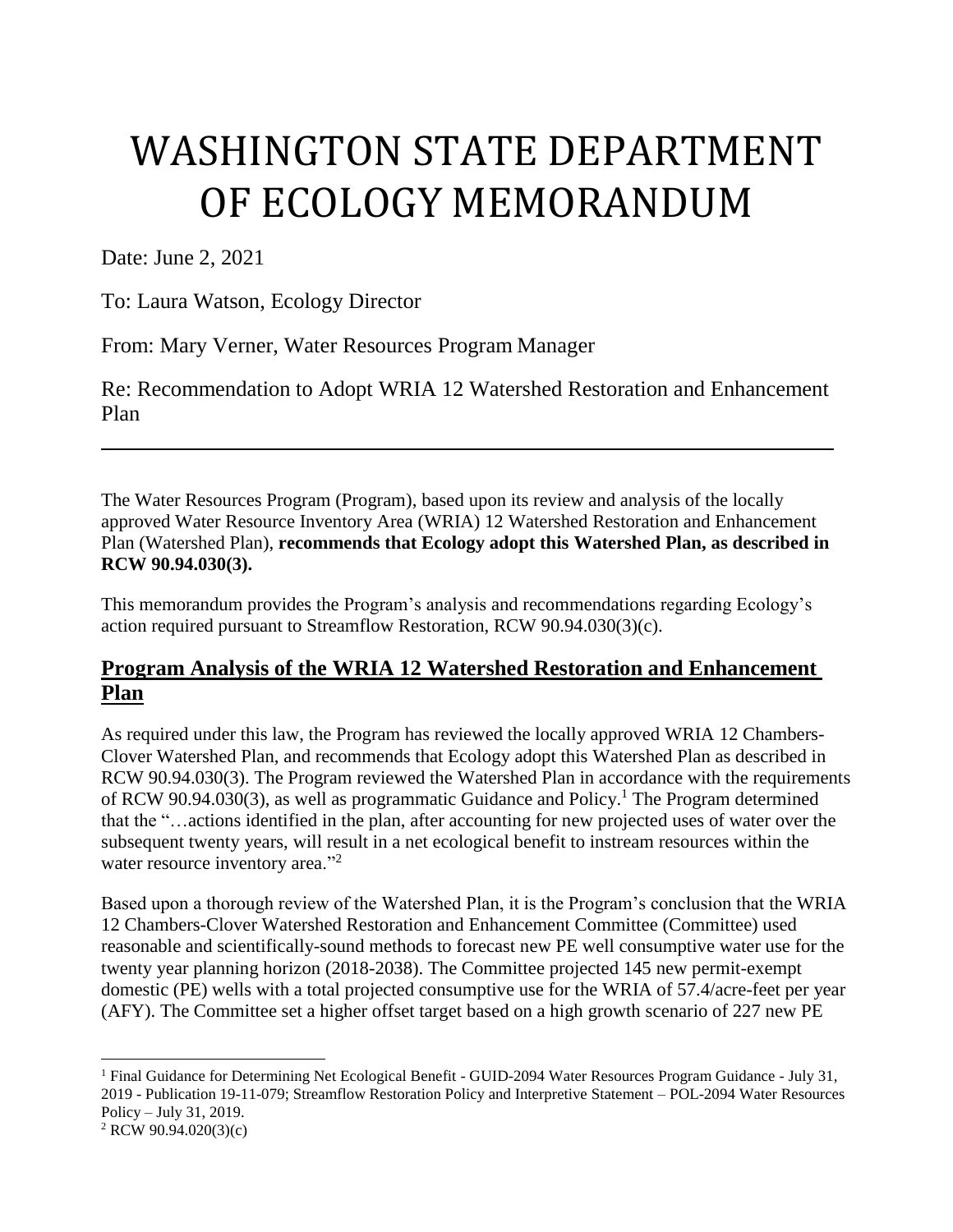domestic wells with a total projected consumptive use for the WRIA of 89.9 AFY.

The Committee sought projects to provide water offset benefits exceeding the 89.9 AFY offset target. The plan includes two projects to meet the offset needed for the projected PE well consumptive use. The Program determined that the Committee used reasonable and scientificallysound methods to project an estimated 1,425 AFY in water offset benefits from those projects. These projects are intended to offset the impacts from new PE well consumptive water use, with estimated offset benefits that exceed the projected consumptive use by 1,335.1 AFY. The Plan includes three additional projects that may provide water offset benefits. The Committee did not estimate the potential water offset benefits of those three projects.

The Plan also includes eight habitat improvement projects that contribute towards the achieving net ecological benefit (NEB) requirements of the law. The habitat improvement projects provide benefits to the watershed such as:

- Floodplain restoration.
- Streambed improvement.
- Estuary restoration.

To allow for analysis of the relationship between new consumptive use and offsets, the WRIA 12 Committee divided WRIA 12 into three subbasins. Table 1 provides a comparison of project benefits and offset target by subbasin and at the WRIA scale. Figure 1 shows the location of water offset and habitat projects and the estimated consumptive use and water offsets by subbasin. If implemented, the benefits from the water offset projects and habitat improvement projects achieve a NEB.

The Program's recommendation to adopt the Watershed Plan is reinforced by the commitment of the project sponsors to implement the identified water offset projects. Two of the projects, with benefits estimated at 1,425 AFY, are well developed projects with project sponsors. The Repair Diversion Structure at Lake Sequalitchew is nearing the end of the project design phase. The South Tacoma Channel Stormwater Infiltration Project received funding from the 2020 competitive streamflow grant program for feasibility and design. Other habitat projects in Clover Creek, Chambers Creek and the Titlow Estuary are in the feasibility, design and planning phase. In addition, the salmon recovery lead entities are highly involved in the work of the Committee and have a history of successful collaboration and project implementation.

The Watershed Plan includes adaptive management measures, including:

- PE well tracking.
- Project implementation tracking.
- Periodic watershed plan implementation reporting.
- Recommended adjustments to the plan based on progress of implementations.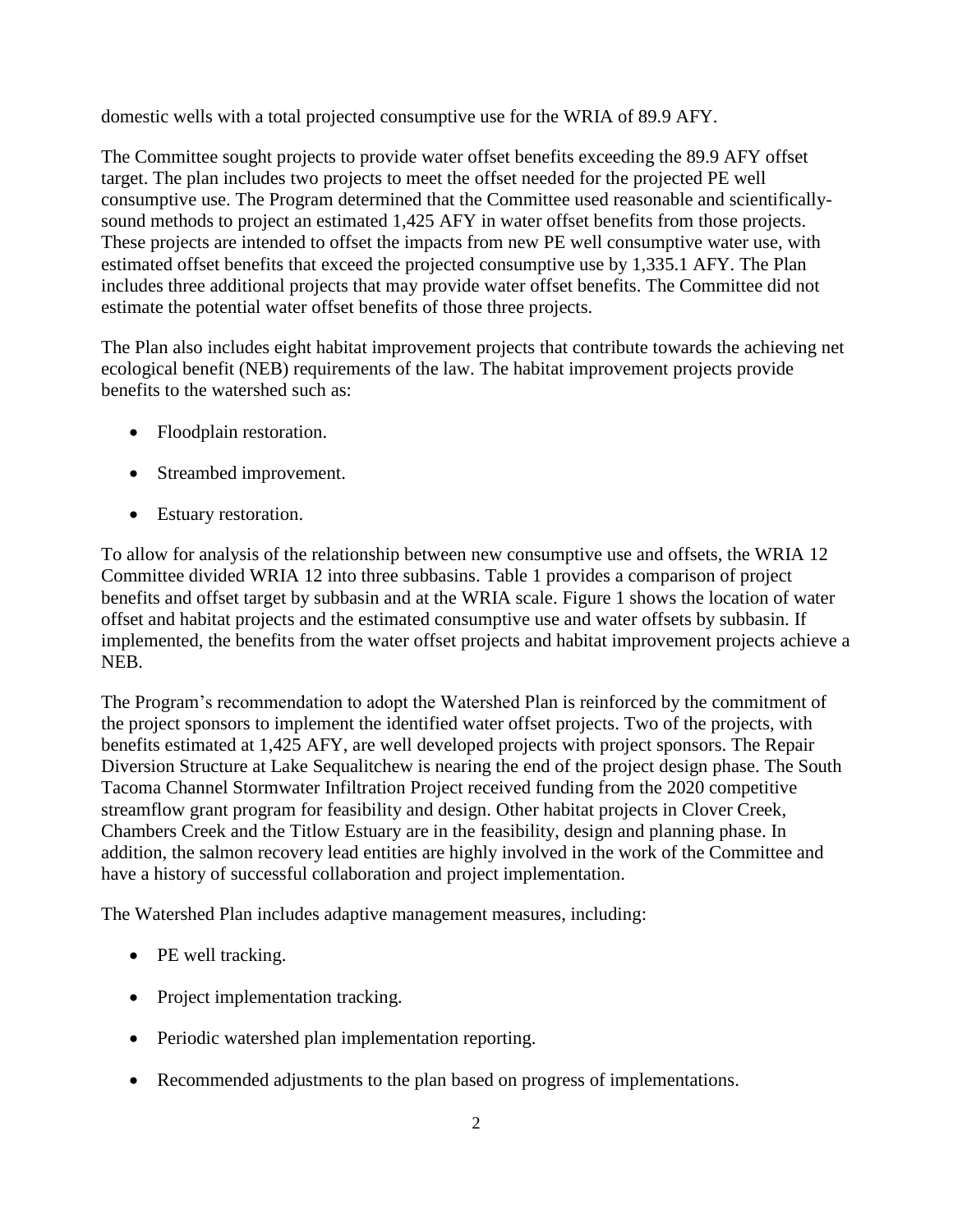These measures, in addition to the surplus water offset and supplemental habitat improvement projects, provide reasonable assurance that the plan will adequately offset new consumptive use from PE wells anticipated during the planning horizon.

The Plan includes an NEB evaluation, but does not include a statement regarding meeting NEB. The Plan's NEB evaluation concludes:

"Based on the information and analyses summarized in this plan and the intention that projects in the plan will be implemented, the WRIA 12 Committee finds that this plan, when implemented, will enhance streamflows in several important salmon streams and, for the WRIA as a whole, offset new consumptive use from PE wells anticipated during the planning horizon."

#### **As discussed below and in the attached NEB Determination, the Program is sufficiently assured the projects described in the WRIA 12 Watershed Plan will offset the anticipated impacts from new permit except domestic wells projected from 2018 through 2038, and result in a NEB to instream resources within WRIA 12.**

Table 1 Consumptive Water Use Estimate and Water Offset Project Volumes Summary per subbasin for the higher offset target (adapted from Table 14 in the Watershed Plan).

| <b>Subbasin</b>                                | <b>Offset Project Totals</b><br>(AFY) | <b>PE Well Consumptive</b><br>Use $(AFY)^1$ | <b>Surplus/Deficit</b><br>$\overline{\bf (AFY)}$ <sup>2,3</sup> |
|------------------------------------------------|---------------------------------------|---------------------------------------------|-----------------------------------------------------------------|
| <b>Chambers</b>                                | 701                                   | 2.8                                         | $+698.2$                                                        |
| <b>Clover Creek</b>                            | Unquantified at this time             | 87.1                                        | $-87.1$                                                         |
| Sequalitchew                                   | 724                                   | 0                                           | $+724$                                                          |
| <b>WRIA 12 Total</b><br><b>Consumptive Use</b> | 1425                                  | 89.9                                        | $+1335.1$                                                       |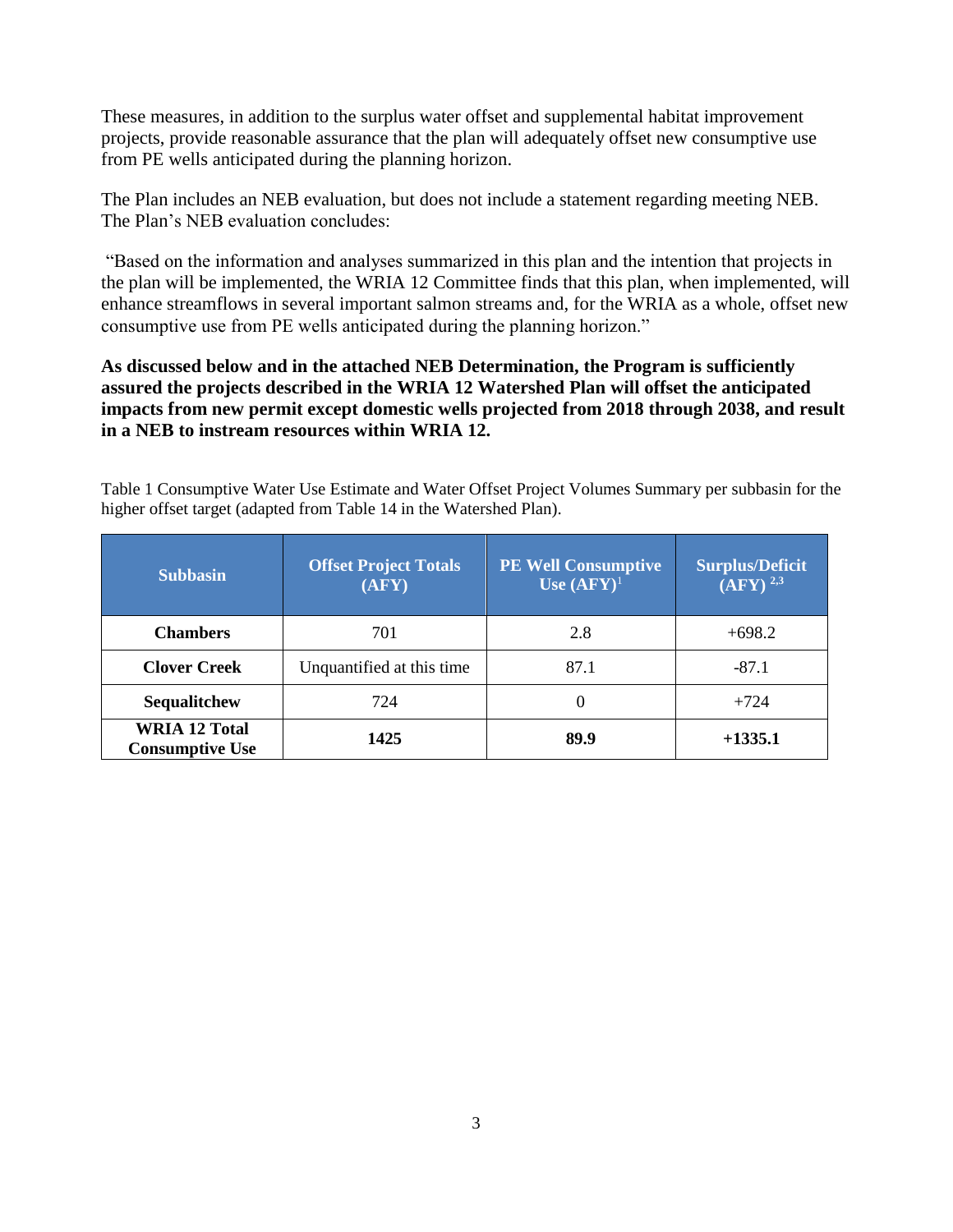

Figure 1: PE Well Consumptive Use and Water Offsets, by Subbasin, for Offset Projects. (Figure 1 in the Watershed Plan). The map presents the consumptive use estimate for the moderate growth projection and the higher growth projection (offset target).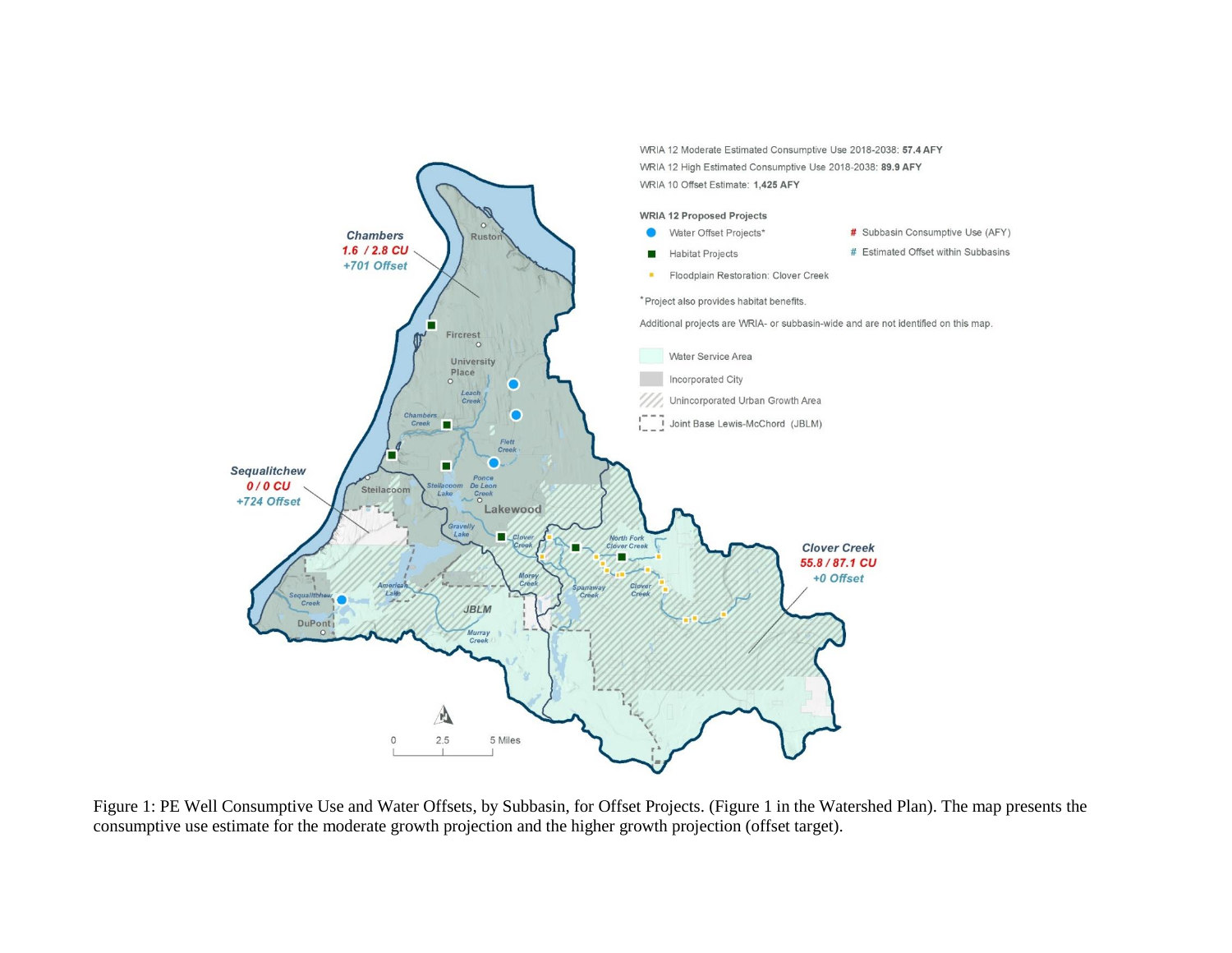# **Agency Authorities**

RCW 90.94.030 directs Ecology to establish and chair a watershed restoration and enhancement committees in WRIA 12. The law directs Ecology to prepare and adopt a watershed restoration and enhancement plan in collaboration with the Committee. This law requires the Watershed Plan to forecast the potential impacts of new PE wells from 2018 to 2038 on instream flows, and to identify projects and actions to offset those impacts.

All members of the Committee must approve the Watershed Plan prior to submission to Ecology. Ecology's statutory deadline for adoption of the WRIA 12 Watershed Plan is June 30, 2021. Prior to adopting any such Watershed Plan, Ecology is required by RCW 90.94.030(3)(c) to "*… determine that actions identified in the plan, after accounting for new projected uses of water over the subsequent twenty years, will result in a net ecological benefit to instream resources within the water resource inventory area.*"

To support the work of the Committees, Ecology issued the *Final Guidance for Determining Net Ecological Benefit* (NEB Guidance) in July 2019. Ecology's NEB Guidance provides that Ecology will determine that the Watershed Plan achieves a NEB if the outcome that is anticipated to occur through implementation of projects and actions in a plan yields offsets that exceed impacts within: a) the planning horizon; and, b) the relevant WRIA boundary.<sup>3</sup>

In addition, Ecology's role with the Committee and Watershed Plan is described in RCW 90.94.030(2) and (3). Ecology established the Committee, chaired the Committee, and prepared the Watershed Plan in collaboration with the Committee. Ecology contracted with a technical consultant and a facilitation team to support the development of the Watershed Plan and work with Committee. Ecology staff led the preparation of the Watershed Plan, reviewing Committee conclusions and Watershed Plan language with Ecology management throughout the process. The WRIA 12 Committee work was led by Rebecca Brown.

Ecology prepared the non-project programmatic SEPA determination of non-significance, which has completed the public review process. The SEPA public comment period opened on April 29, 2021 and closed on May 23, 2021. Ecology did not receive any comments and retained the determination of non-significance. The SEPA checklist and DNS are attached.

# **Watershed and Planning Overview**

## *Watershed Characteristics*

WRIA 12, the Chambers-Clover Watershed, is the smallest watershed of the 62 designated WRIAs in Washington State. The 180 square mile Chambers-Clover Watershed is entirely within Pierce County, Washington. The watershed includes Chambers Creek and Clover Creek, as well as approximately 2,020 acres of lakes and extensive wetlands. These creek systems originate from springs and groundwater drainage to streams in the northeast corner of the watershed.

The Chambers-Clover Watershed is predominantly urban, characterized by a combination of residential, industrial, commercial, manufacturing, transportation, communication, and military land

l <sup>3</sup> Final Guidance for Determining Net Ecological Benefit - GUID-2094 Water Resources Program Guidance - July 31, 2019 - Publication 19-11-079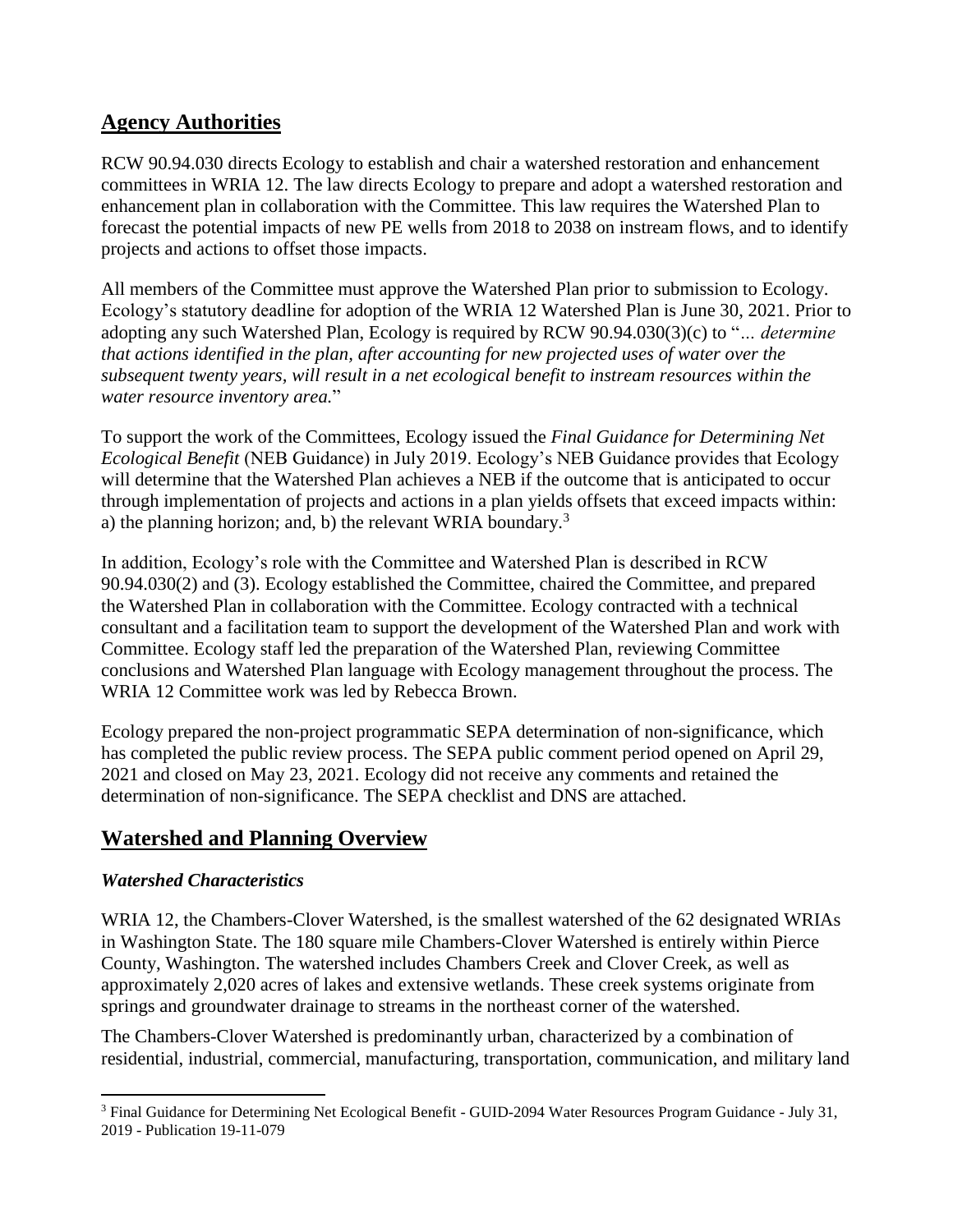uses. The Chambers-Clover Watershed includes the western half of the City of Tacoma, all of the cities of Lakewood, University Place, Dupont, Fircrest, and Ruston, and the town of Steilacoom. It also includes the unincorporated communities of Parkland, Spanaway, Elk Plain, Frederickson, and Midland. Approximately 67 percent of WRIA 12 is within a city or designated urban growth area. Joint Base Lewis-McChord (JBLM)<sup>4</sup> occupies 18.2 percent of the watershed (32.7 square miles).

The Chambers-Clover Watershed has experienced a steady pace of urbanization. Land use conversion from natural forested condition to residential, commercial, and agricultural uses has resulted in filling of floodplain wetlands, compaction of soils, and increased impervious surface, contributing to an increased magnitude and frequency of peak stream flows and reduced groundwater and wetland storage, reducing baseflows. In addition, sanitary sewers collect wastewater from most of the watershed. The wastewater is treated and discharged into the Puget Sound, further reducing groundwater recharge and baseflows in the WRIA.

#### *Planning Process*

WRIA 12 is one of eight watersheds listed in RCW 90.94.030. These watersheds all have existing instream flow rules that do not address PE well use, and the watersheds did not complete watershed planning under RCW 90.82.

Following the enactment of RCW 90.94 in early 2018, Ecology established the WRIA 12 Committee by inviting the entities to participate as identified in RCW 90.94.030(2)(b). The Committee first met in November 2018 and continued to meet monthly or bi-monthly as needed through April 2021.

This planning process, by statutory design, brought diverse perspectives to the table. The authorizing legislation required all members of the Committee to approve the final Watershed Plan prior to Ecology's review. The Committee did not find a process for making interim conclusions that was acceptable to all Committee members. The Committee relied on a workgroup to bring forth recommendations. The Committee discussed the recommendations and identified areas of agreement and concerns. Ecology took on the role of making interim conclusions as needed. The Committee continued to meet to develop and reach agreement on the Plan without operating principles.

The Squaxin Island Tribe disagreed with Ecology's interpretation of 90.94.030. The Tribe actively participated in the planning process and proposed solutions to address the differences in interpretation. Footnotes throughout the Plan identify areas of different interpretations. The Squaxin Island Tribe submitted a statement in the accompanying compendium that outlines their interpretation of 90.94.030.

The plan compendium includes statements and additional information provided by committee members. The compendium provides background information, additional context relevant to the plan, and plan approval processes. The documents included in the compendium were not presented to the Committee for review and approval, and represent the individual entity's opinion only.

The Committee reviewed draft plan and draft plan chapters on an iterative basis throughout the

 $\overline{a}$ 

<sup>4</sup> The former McChord Air Force Base and Fort Lewis.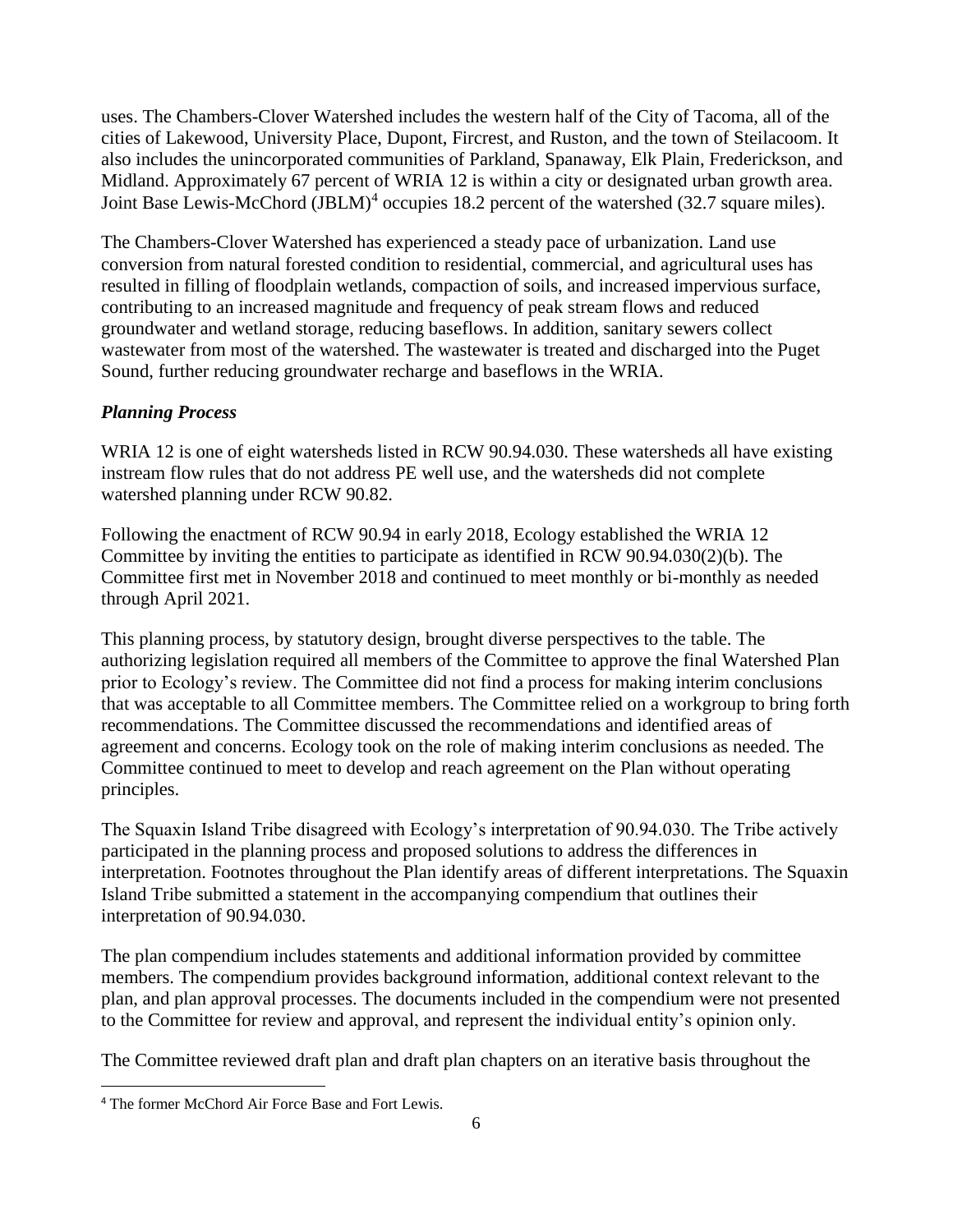summer and fall of 2020. Ecology distributed a fully compiled plan draft on December 11, 2020. On January 13, 2021, the Committee reviewed outstanding comments on the draft plan. Ecology distributed the Final Draft Watershed Plan to the Committee members on January 28, 2021.

### **Technical Review of WRIA 12 Watershed Restoration and Enhancement Plan**

This section of the memorandum summarizes the attached NEB Determination prepared by the Program's technical staff, who were also extensively engaged in supporting the planning work in WRIA 12. The NEB Determination forms the technical basis for the Program's recommendation to adopt the Watershed Plan.

Ecology technical staff concludes that the WRIA 12 Watershed Plan adequately describes and evaluates the collective effects of new PE wells and offset projects. The Watershed Plan's narratives, and quantitative and qualitative assessments are thorough in their development, and followed a clear and systematic logic. The Watershed Plan provides a well-organized and transparent evaluation of the offset benefits from projects. The Watershed Plan appendices include maps, pictures, figures, quantification of benefits where available, and cost estimates when appropriate. There is a reasonable assurance that the offsets and NEB within the plan will occur.

The combined water balance at the WRIA-scale indicates a basin-wide surplus of 1,335 AFY, supporting attainment of NEB by providing additional benefits to instream resources beyond those necessary to offset the anticipated new, 20-year PE well demand in WRIA 12. This surplus provides reasonable assurance that new PE well demand will be offset at the WRIA scale. Projects without an assigned offset benefit may provide benefits in the watershed, especially the subbasin expecting the most consumptive use. If an offset project is not developed due to funding constraints or other issues, a subset of projects can still provide sufficient water offset to meet the projected new consumptive uses.

The portfolio of projects will offset projected impacts from PE wells in two subbasins, and at the WRIA scale. The projects will enhance streamflow in subbasins that have a surplus of offset water and will improve biological function in all of the subbasins that implement habitat projects. Collectively, the projects will achieve NEB in WRIA 12.

In conclusion, Ecology technical staff's analyses of the plan indicate that relative to the impacts created by future PE wells anticipated in WRIA 12 over the twenty-year planning horizon, the offset strategies proposed will result in a NEB for the watershed. Therefore, Ecology technical staff conclude that the plan meets the intent of the legislation and requirements of RCW 90.94.

## **Recommendation**

The Program staff acknowledge that the WRIA 12 Watershed Plan includes plan implementation and adaptive management recommendations, including tracking and monitoring new PE wells and project implementation, reporting on implementation, and adaptive management of the plan. For many WRIA 12 Committee members, these additional recommendations build assurance for Watershed Plan implementation and achieving NEB. We do not present these additional recommendations in this memo. The Program will review recommendations for Ecology across all of the Watershed Plans, and make a programmatic decision on where and how to invest resources